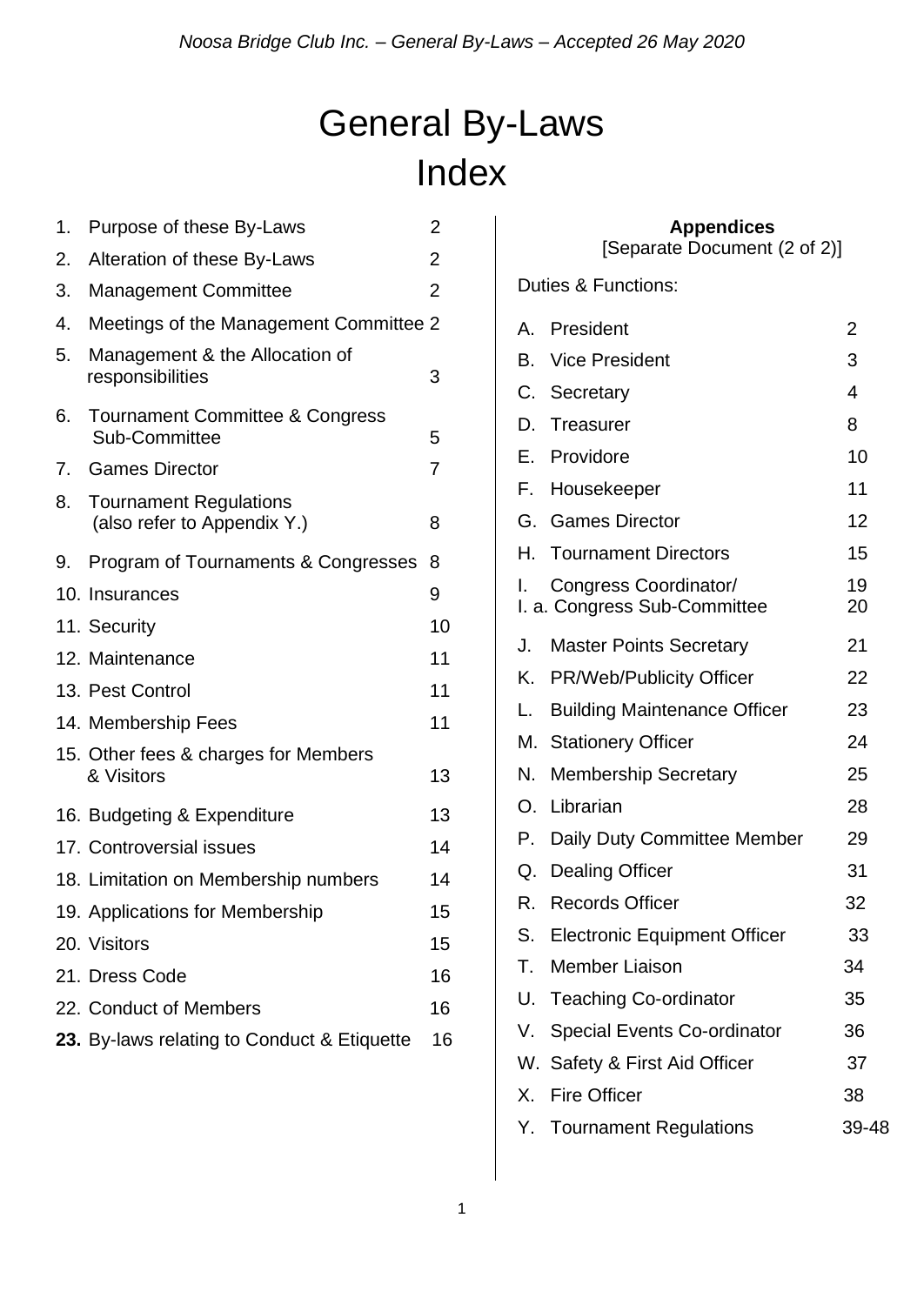# **GENERAL BY-LAWS**

### **PURPOSE OF THESE BY-LAWS**

1 Under Rule 15 of the Rules (the "Rules") of the Noosa Bridge Club Inc. (the "Association"), it is provided that the Association's Management Committee has the general control and management of the business and operations and the administration of the affairs, property and funds of the Association. In turn, under Rule 29 of those Rules, the Management Committee has delegated powers to make by-laws for that purpose. Accordingly, these By-laws have been adopted by the Management Committee for that purpose in accordance with Rule 29 of the Rules.

## **ALTERATION OF THESE BY-LAWS**

2 In accordance with Rule 29 of the Rules, the Management Committee may from time to time amend or repeal these By-Laws. Any such amendment or repeal must not be inconsistent with the Rules of the Association or the provisions of the Associations Incorporation Act 1981 (in these By-laws referred to as the "Act", and that reference includes that Act as amended or replaced from time to time).

#### **MANAGEMENT COMMITTEE**

3 The persons who comprise the Management Committee of the Association from time to time are as provided for in Rule 12 of the Rules.

#### **MEETINGS OF THE MANAGEMENT COMMITTEE**

- 4
- (1) Provisions regulating the conduct of meetings of the Management Committee are as set out in Rule 16 of the Rules.
- (2) Rule 16 (3) of the Rules provides that, subject as otherwise provided in that Rule, the Management Committee may meet together and regulate its proceedings as it thinks fit. Accordingly, the following additional provisions apply to or in respect of meetings of the Management Committee:
	- (a) Meetings of the Management Committee shall be open to all members of the Association, except when matters or issues which are deemed by the members of the Management Committee to be of a confidential, sensitive or personal nature are being discussed or dealt with.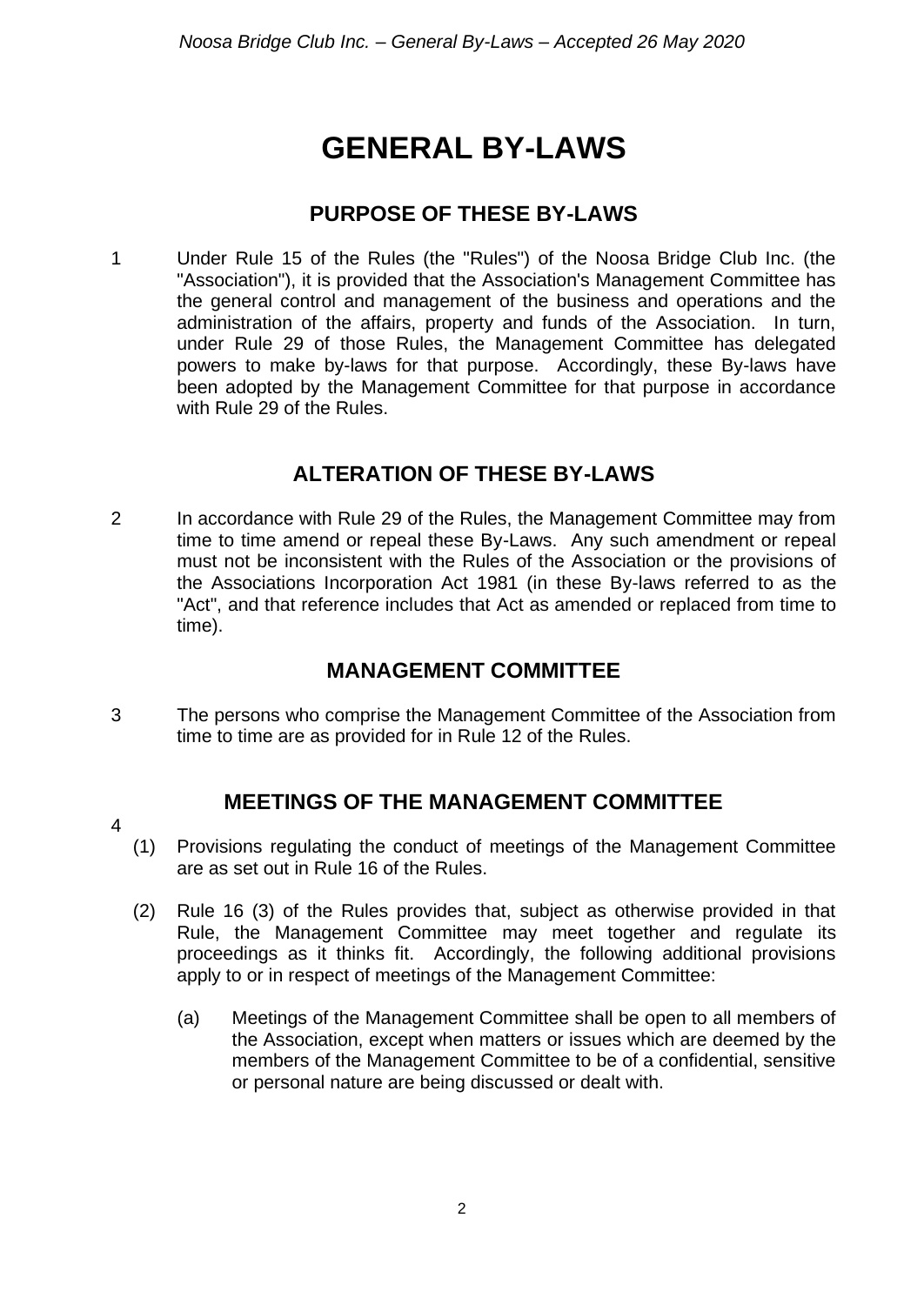(b) Any members of the Association attending meetings of the Management Committee do so as observers and are, unless otherwise invited by the Chairperson of the meeting, required to maintain silence and take no part in the meeting.

#### **MANAGEMENT AND THE ALLOCATION OF RESPONSIBILITES**

- 5
- (1) The role and functions of the Management Committee are generally as set out in the Rules and these By-laws, as well as in the Act.
- (2) This By-law deals with the appointment of, and with the allocation of particular responsibilities and functions to, officers of the Association and other members of the Management Committee, as well as persons appointed by the Management Committee to undertake particular tasks on behalf of the Management Committee.
- (3) Each officer of the Association, who is ex officio a member of the Management Committee, is appointed to his or her particular role pursuant to the provisions of the Rules. The individual duties and functions of officers of the Association are as set out in the relevant Appendices A, B, C and D to these By-laws.
- (4) All other members of the Management Committee are elected or appointed pursuant to Rule 12, or Rule 14, as the case may be, of the Rules. At the first meeting of the Management Committee held after each annual general meeting of members of the Association, or upon their later election or appointment to the Management Committee, as the case may be, other members (i.e. other than the officers of the Association) of the Management Committee are to be allocated particular roles and portfolios by the Management Committee, on the recommendation of the President, from among the roles/portfolios listed and described in Appendices E to X of these General By-Laws, together with such other position or positions as the Management Committee may, on the recommendation of the President, or on its own initiative, from time to time determine.

Any one or more of such portfolios or positions may, if the President so recommends and the Management Committee so appoints, be filled by the same person.

- (5) If the President so recommends, and the Management Committee endorses that recommendation, any member of the Management Committee may be left without any particular named portfolio or position to fill.
- (6) As soon as practicable after each annual general meeting of the Association, the Management Committee shall, on the recommendation of the President, appoint members of the Association to fill positions/roles from among those listed in Appendices E to U that are not already allocated to a member of the Management Committee, to hold office until the next annual general meeting of the Association.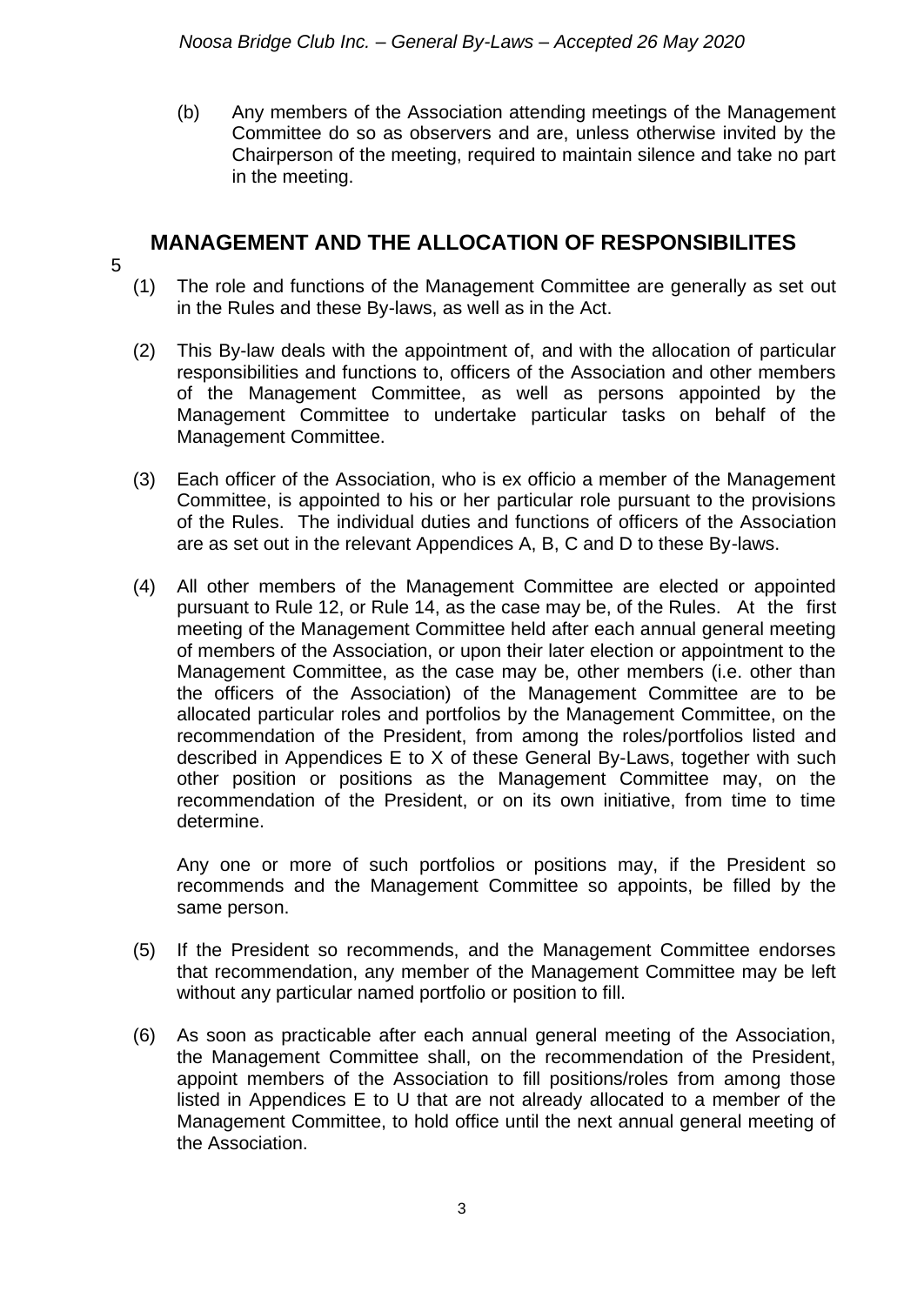Any one of more of such positions may, if the President so recommends and the Management Committee so appoints, be filled by the same person, or even by a person who already holds one or more of the positions referred to in By-law 5 (4).

- (7) From time to time, as required, and on the recommendation of the President, appointments made pursuant to By-law 5 (4), (5) or (6) may be changed, and any vacancies filled in accordance with the relevant provisions of this By-law.
- (8) The President shall, by agreement from time to time with the relevant other officers of the Association and the relevant members of the Management Committee, to be so designated, ensure that on each regular day that the premises of the Association are open for the playing of bridge tournaments and congresses (refer to By-law 6 (2) (c) of these By-laws for the definition of these terms), there is at least one officer or other member of the Management Committee who is available to be present to act as Daily Duty Committee Member for that day.
- (9) The individual duties and functions of officers of the Association, other members of the Management Committee and other persons appointed pursuant to By-law 5 (3), (4), (5), (6), (7) and (8), and By-law 7, are as set out in the relevant Appendices to these By-laws, as follows:

| Appendix A        | President                            |
|-------------------|--------------------------------------|
| Appendix B        | <b>Vice-President</b>                |
| Appendix C        | Secretary                            |
| Appendix D        | <b>Treasurer</b>                     |
| Appendix E        | Providore                            |
| Appendix F        | Housekeeper                          |
| Appendix G        | <b>Games Director</b>                |
| Appendix H        | <b>Tournament Directors</b>          |
| Appendix I        | <b>Congress Coordinator</b>          |
| Appendix J        | <b>Master Point Secretary</b>        |
| Appendix K        | PR/Web/Publicity Officer             |
| Appendix L        | <b>Building Maintenance Officer</b>  |
| Appendix M        | <b>Stationery Officer</b>            |
| Appendix N        | <b>Membership Secretary</b>          |
| Appendix O        | Librarian/Records Officer            |
| Appendix P        | Daily Duty Committee Member          |
| Appendix Q        | <b>Dealing Officer</b>               |
| Appendix R        | <b>Records Officer</b>               |
| <b>Appendix S</b> | <b>Electronics Equipment Officer</b> |
| Appendix T        | <b>Member Liaison</b>                |
| Appendix U        | <b>Teaching Co-ordinator</b>         |
| Appendix V        | <b>Special Events Co-Ordinator</b>   |
| Appendix W        | Safety and First Aid Officer         |
| Appendix X        | <b>Fire Officer</b>                  |
| <b>Appendix Y</b> | <b>Tournament Regulations</b>        |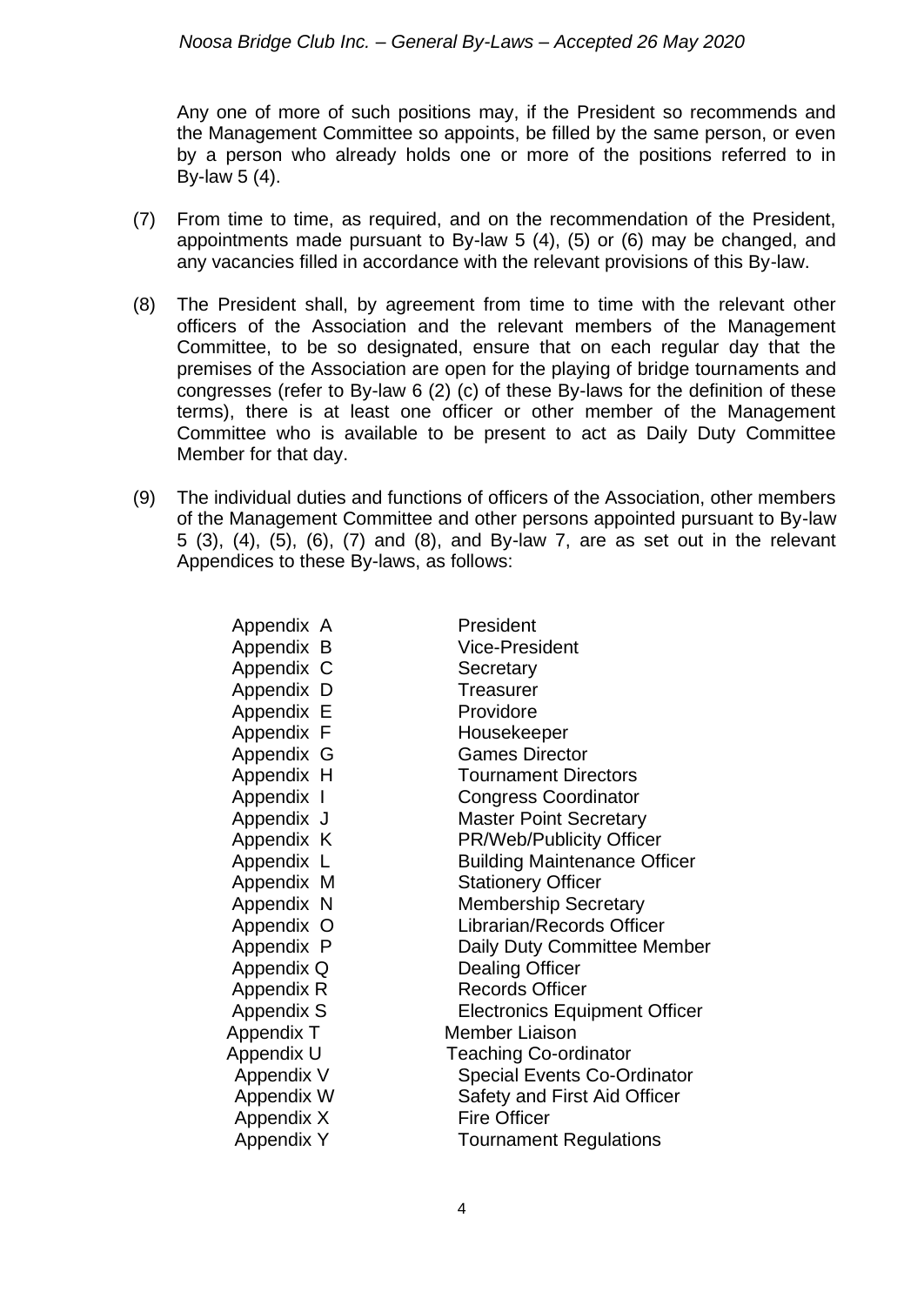- (10) A copy of the relevant Appendix shall be provided to each appointee to the role in question.
- 11) Where, pursuant to By-law 5(4), other positions are added from time to time, the Management Committee shall as soon as practicable determine a set of appropriate duties and functions for that position, and shall ensure that these By-laws are amended so that those duties and functions are set out in an appendix to these By-laws.
- (12) Each appointee is required to undertake and comply with the relevant duties and functions set out in the relevant Appendix, and otherwise comply with such directions and requirements as the Management Committee may from time to time issue.

#### **TOURNAMENT COMMITTEE AND CONGRESS SUB-COMMITTEE**

- 6
	- (1) Rule 17 (1) of the Rules provides that the Management Committee may delegate any of its powers to a sub-committee consisting of such members of the Association as the Management Committee thinks fit. Any sub-committee so formed shall in the exercise of the powers so delegated conform to any regulations or other conditions or requirements that may be imposed on it by the Management Committee.
	- (2) Accordingly, the Management Committee shall, at the first meeting of the Management Committee held after each annual general meeting of the Association, appoint a Tournament Committee comprised of such number of members of the Association as the Management Committee from time to time determines, in accordance with the following principles:
		- (a) All members of the Association to be appointed to the Tournament Committee must be Directors.
		- (b) For the purposes of this By-law, and of all other By-laws in these By-laws, a reference to "Director" means:
			- (i) a member of the Association who, having obtained the relevant qualifications, has been formally accredited by the relevant authority as a director, and who has, with the approval of the Management Committee, been appointed by the Games Director to act as a director to preside over and supervise bridge tournaments conducted at the Association's premises;
			- (ii) a member of the Association who, in addition to having fulfilled the relevant qualifications and accreditation referred to in sub-paragraph (i), has obtained any further qualifications and accreditation needed to able to preside over and supervise bridge congresses conducted at the Association's premises, and who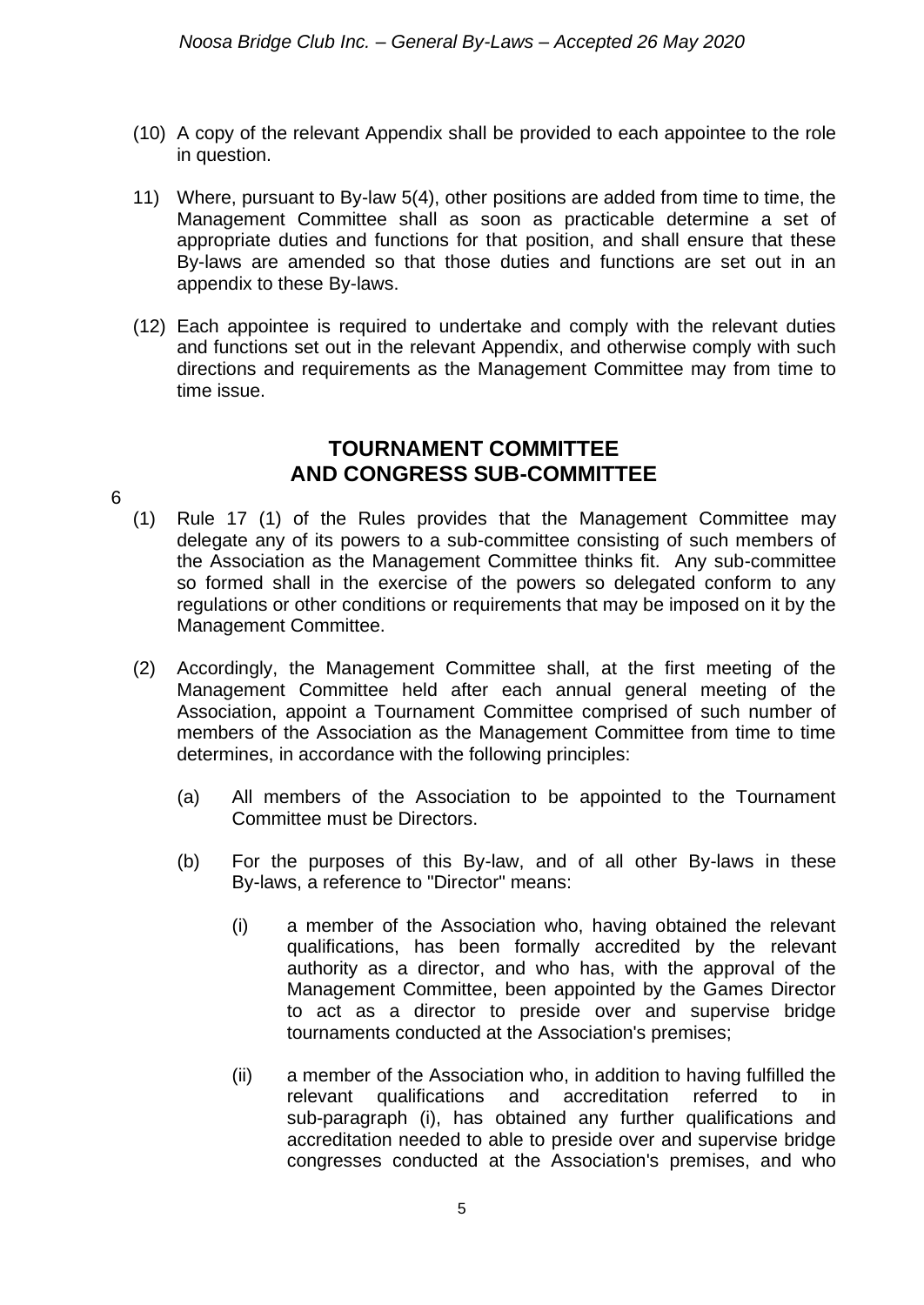has, with the approval of the Management Committee, been appointed by the Games Director to act as a director to preside over and supervise bridge congresses conducted at the Association's premises; and

- (iii) a person who, despite not having fulfilled the relevant qualifications and accreditation referred to in sub-paragraph (i), has, with the approval of the Management Committee, been appointed by the Games Director to act as a director, either generally to preside over and supervise all, or as an assistant or interim director to preside over and supervise any particular, bridge tournament or tournaments, conducted at the Association's premises.
- (c) For the purposes of this By-law, and of all other By-laws in these By-laws, a reference to:
	- (i) "tournament" means an ordinary or regular game of bridge, as well as any special competitive game of bridge or event, to be conducted pursuant to the Association's own Tournament Regulations, and which does not fall into the definition of a congress; and
	- (ii) "congress" means a special competitive game of bridge or event to be conducted with the approval of the Queensland Bridge Association ("QBA") (or, as the case may be, the Australian Bridge Federation ("ABF")) and pursuant to any regulations or laws promulgated by the QBA (or the ABF, as the case may be).
- (d) The Management Committee shall delegate to the Tournament Committee such of its powers as relate to the conducting of bridge tournaments, and the directing of, the presiding over, and the supervision and control of, bridge tournaments and congresses. Such congresses shall be limited to those congresses referred to in By-law 9 of these By-laws.
- (e) As provided for in Rule 17 (3) of the Rules of the Association, the Tournament Committee may meet and adjourn as it thinks proper.
- (f) The President may attend and participate in meetings of the Tournament Committee on an ex officio basis.
- (3) Likewise, the Management Committee shall, at the first meeting of the Management Committee held after each annual general meeting of the Association, appoint a Congress Sub-Committee. To that Congress Sub-Committee the Management Committee shall delegate such of its powers as relate to the organising and preparation for, and the conducting of, congresses at the premises of the Association. Such congresses shall be limited to those congresses approved pursuant to By-law 9 of these By-laws.
- (4) The Congress Sub-Committee is to act as a sub-committee of the Management Committee, and shall be comprised of the following persons appointed by the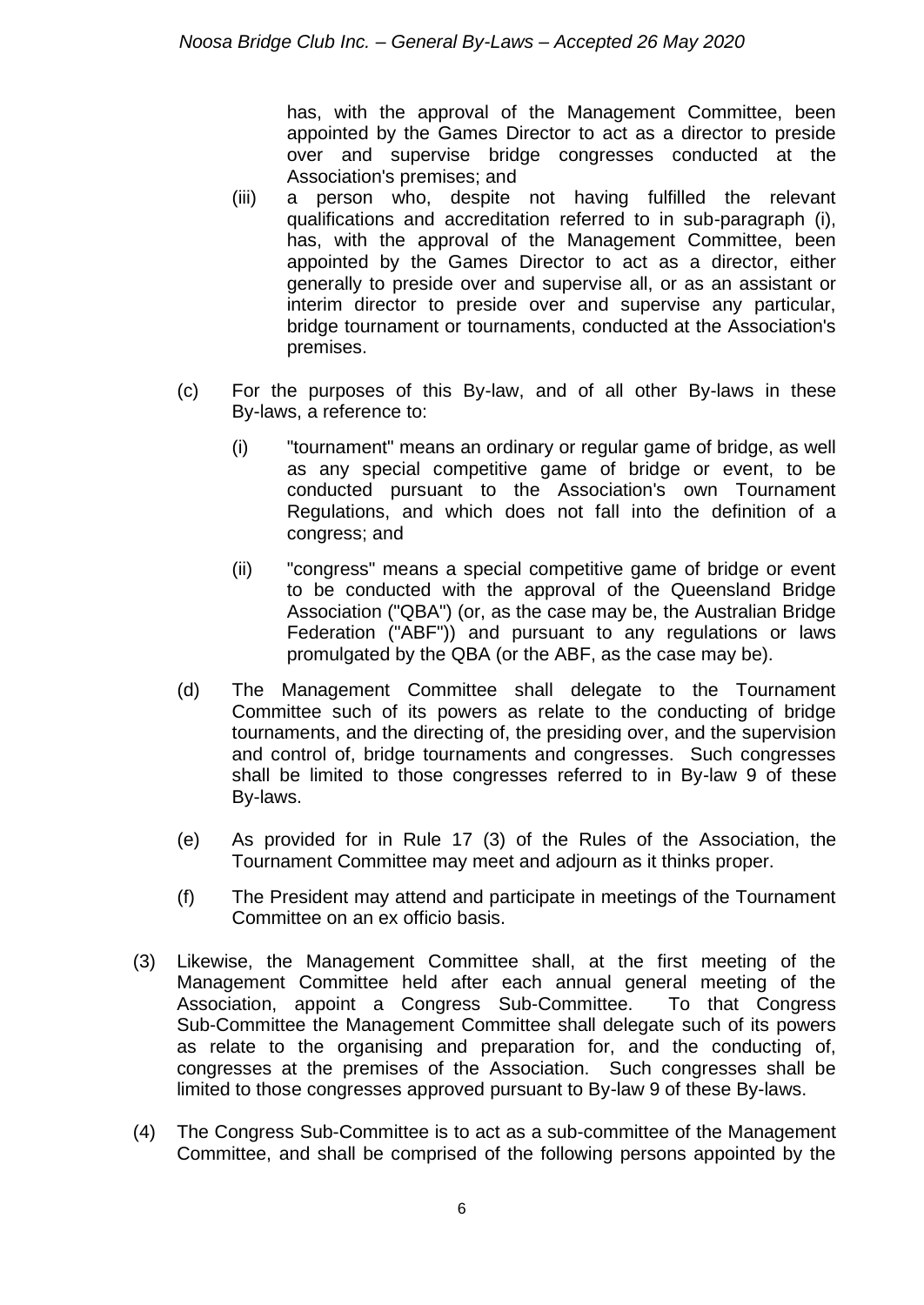Management Committee for the purpose:

- (a) the Congress Coordinator,
- (b) the Secretary, and
- (c) the Treasurer

7

- (5) While not formally members of the Congress Sub-Committee appointed by the Management Committee pursuant to By-law 6 (4), any particular congress convenors appointed by the Congress Coordinator for the purposes of a particular congress or congresses, as well as any other interested party (such as the Games Director), may attend meetings of the Congress Sub-Committee, and participate in its proceedings. The President may also attend and participate in meetings of the Congress Sub-Committee on an ex officio basis.
- (6) As provided for in Rule 17 (3) of the Rules of the Association, the Congress Sub-Committee may meet and adjourn as it thinks proper.
- (7) The duties and functions of the Congress Sub-Committee are as set out in Appendix I to these By-laws.

#### **GAMES DIRECTOR**

- (1) A Games Director shall be appointed from amongst themselves by the members of the Tournament Committee. However, the Games Director must be a person approved by the Management Committee to act as games director, and may even be a person who is already a member of the Management Committee. The Games Director must be a Director.
- (2) It is the responsibility of the Games Director to act as liaison officer between the Management Committee and the Directors and (where the Games Director is not already a member of the Management Committee) to attend meetings of the Management Committee as and when required to do so by the Management Committee.
- (3) The Games Director is ex officio to be a member of the Tournament Committee, and shall convene and preside over meetings of that Committee when it is considered appropriate by the Games Director that this occur, and also as and when required to do so by the Management Committee.
- (4) The Games Director shall act as liaison officer between the Tournament Committee and the Management Committee and provide a regular report to the Management Committee on what has been occurring at the Tournament Committee.
- (5) The Games Director shall ensure that all the Directors are aware of all relevant rules, laws, regulations and procedures in force from time to time relating to the game of bridge. The Games Director shall also ensure that all the Directors are kept up to date and informed about any changes or additions to the same.
- (6) Where there is any question or issue relating to those rules, laws, regulations and procedures, or where there is any dispute or other question or issue arising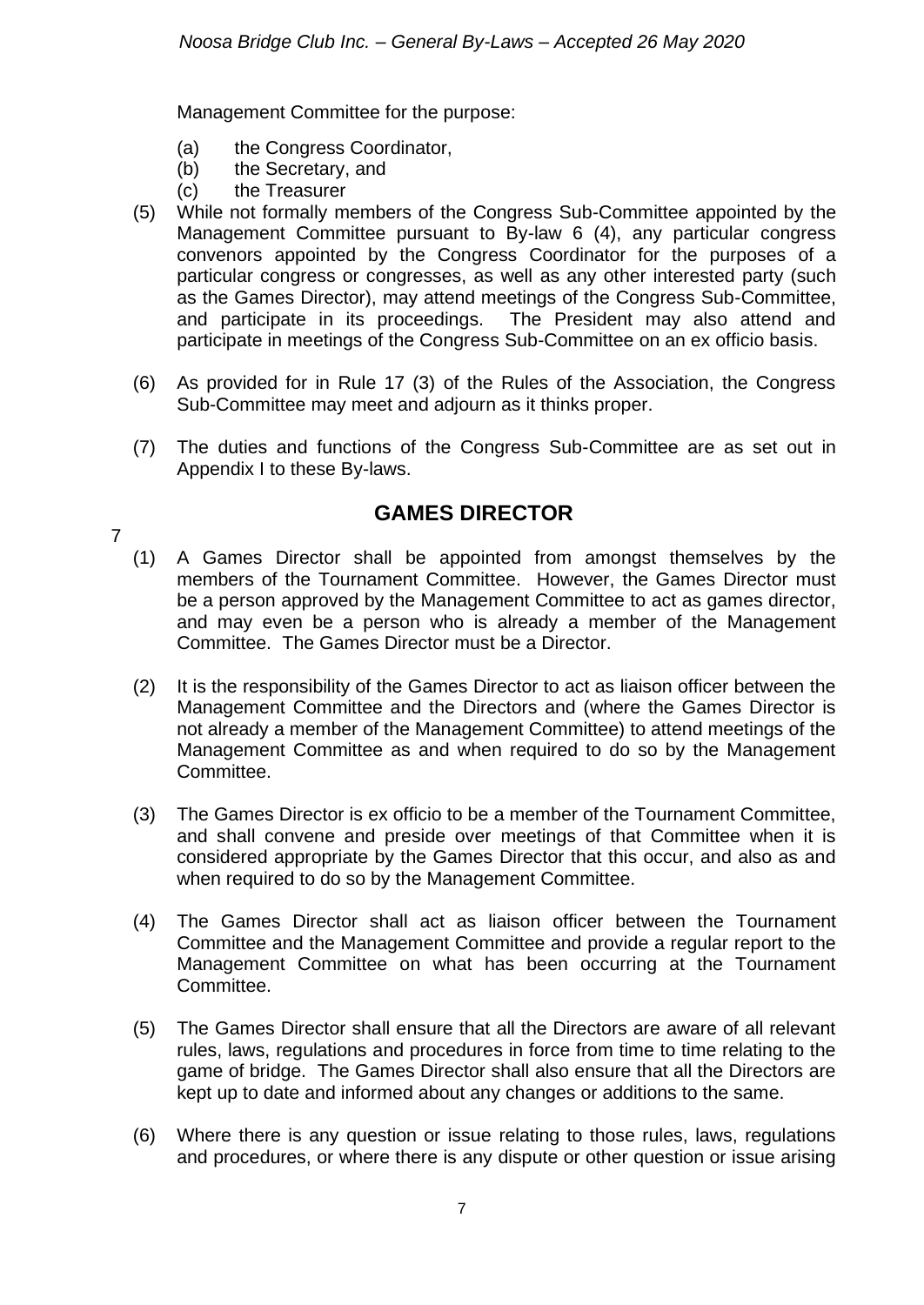amongst the Directors, or any of them, the decision of the Games Director on the matter shall be final.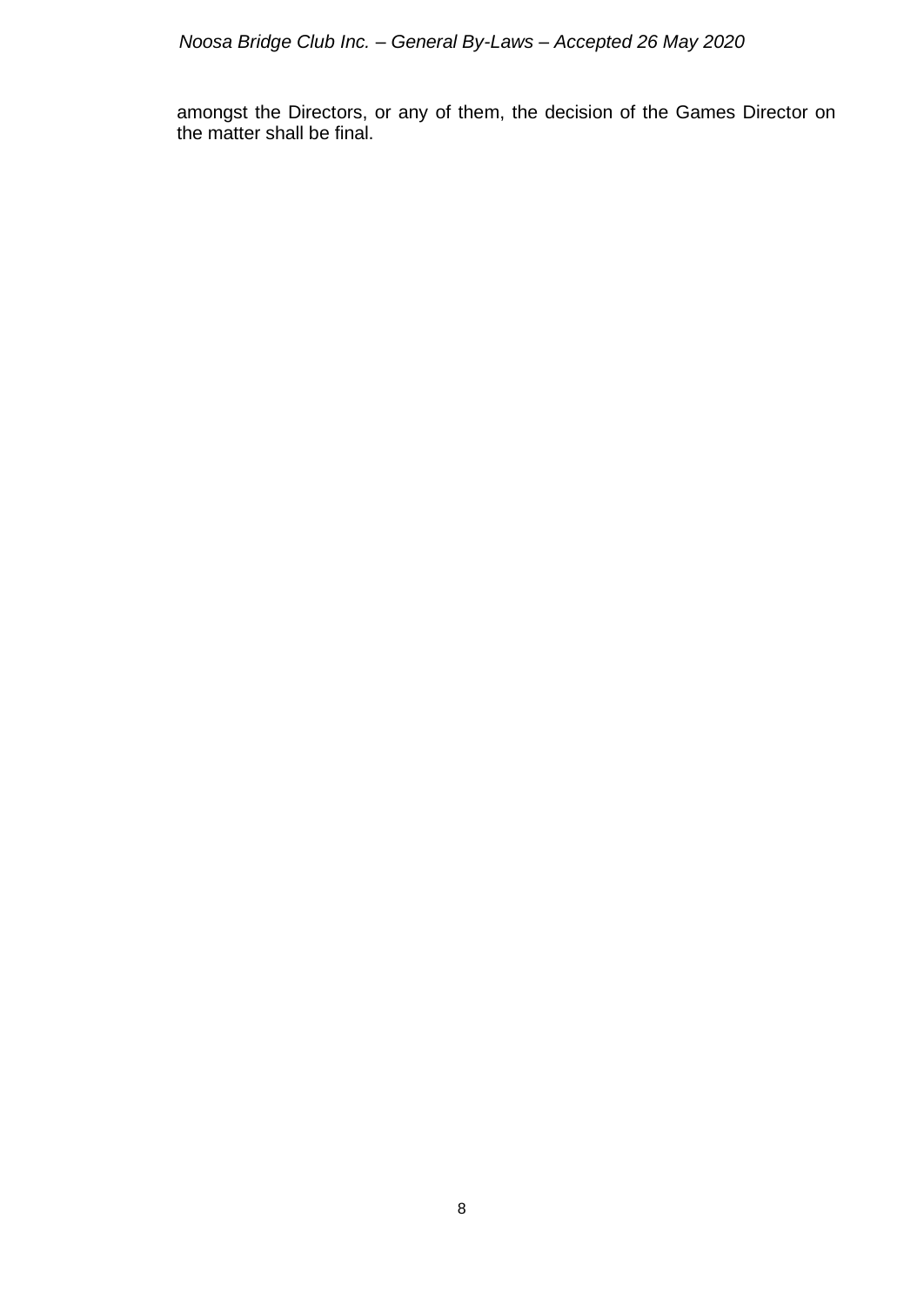(7) The general duties of the Games Director and other requirements relating to maintenance of a sufficient number of Directors for the needs of the Association, are set out in Appendix G.

#### **TOURNAMENT REGULATIONS**

- 8
	- (1) The conducting of all bridge tournaments and congresses at the Association's premises shall be governed by rules and regulations set out in a separate document approved and adopted by the Management Committee, and called the "Tournament Regulations" (See Appendix Y for current regulations). This does not apply to QBA or ABF sponsored congresses, which are conducted under their own respective rules and regulations.
	- (2) It is the responsibility of the Tournament Committee to prepare a set of suggested Tournament Regulations and to keep them under regular review, or as and when required to do so by the Management Committee. However, the formal adoption of the Tournament Regulations, and of any amendment to or repeal of them, is a matter for the Management Committee, as Rule 29 of the Rules provides that it is the Management Committee that is empowered from time to time to make, amend or repeal by-laws and/or regulations, not inconsistent with those Rules or the Act, for the internal management of the Association or the conduct of its affairs.
	- (3) Accordingly, in order to discharge its obligations under By-law 8 (2), the Tournament Committee needs to make appropriate recommendations on such matters and refer them to the Management Committee for its consideration.

#### **PROGRAM OF TOURNAMENTS AND CONGRESSES**

9

- (1) One of the duties of the Tournament Committee is to make recommendations from time to time to the Management Committee as to a suggested yearly programme of bridge tournaments and congresses to be held at the Association's premises. The Management Committee shall consider those recommendations and determine for itself, and in its discretion, a yearly programme of such events, which the Tournament Committee must adhere to, unless the Management Committee otherwise agrees.
- (2) Such tournaments or congresses, as the case may be, shall comprise pairs and teams, as well as novice, events.
- (3) The conditions of entry into and play in any tournament or congress shall be as recommended by the Tournament Committee, but as then approved by the Management Committee from time to time. This also applies to matters such as persons who are eligible to win trophies in such events.
	- (a) A youth player under the age of 20 (on the last day of the month preceding a Congress) is entitled to 50% entry fee and 100% prize money.
	- (b) A "house" player in a Congress is entitled to 0% entry fee and 100% prize money.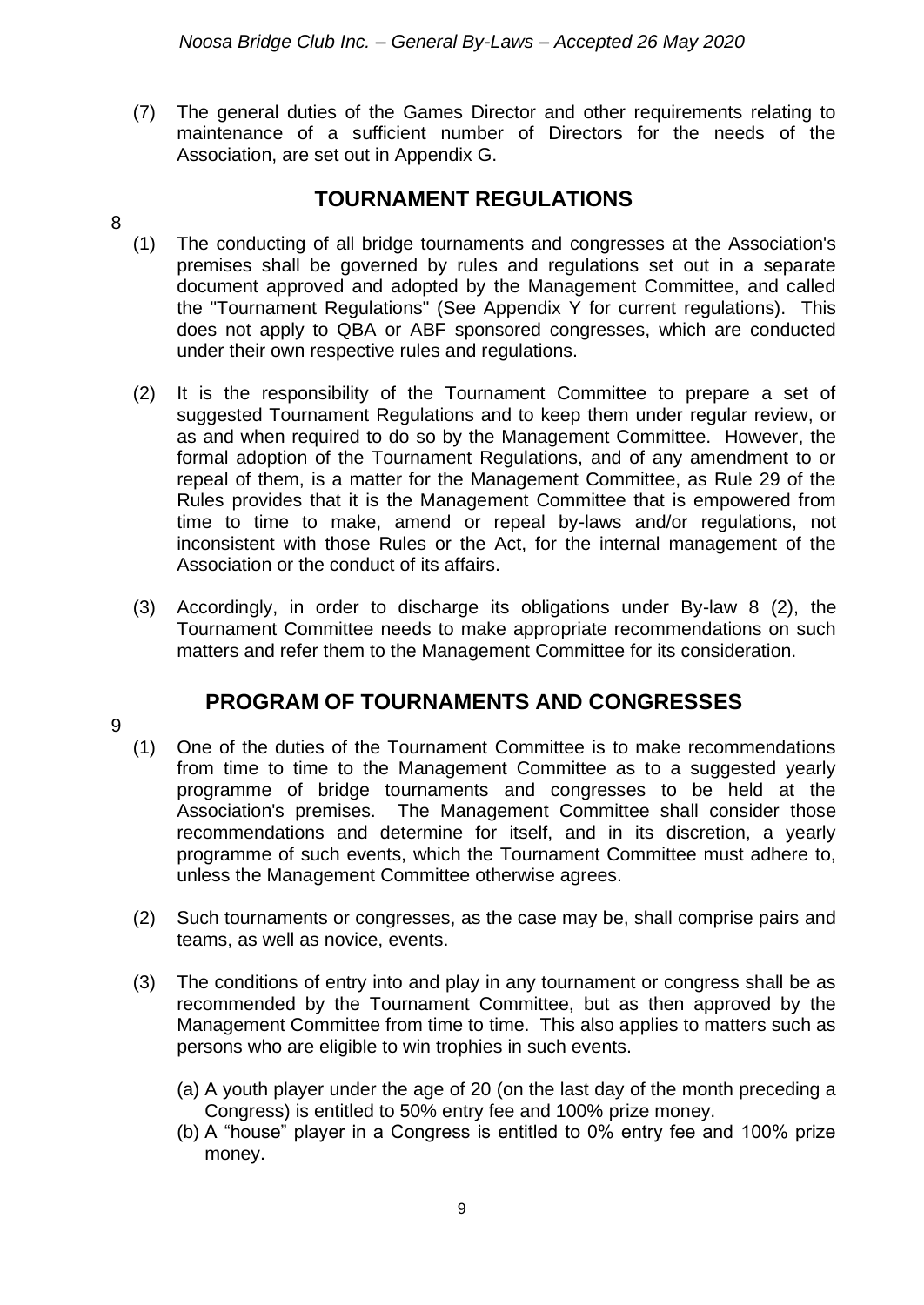- (4) If the congress is one sponsored by the QBA or the ABF, as the case may be, the conditions of entry and play shall not be inconsistent with those set by the QBA or the ABF, as the case may be, or those applicable to any congress run or sponsored by the relevant organisation.
	- (a) Any appeal at such a Congress will be governed by the QBA "Regulation I Appeals".

#### **INSURANCES**

10

- (1) It is the general responsibility of the Management Committee to ensure that the Association at all times has adequate and appropriate insurances taken out and maintained in place for the benefit of and covering the Association, its members and its officers, as well as members of the Management Committee, other appointees to positions held for the purposes of the Association, its visitors, tradesmen, premises and assets. All such insurances should be such as a prudent person or association or business would have.
- (2) Without limiting the requirements of By-law 10 (1), the Management Committee shall ensure that adequate and appropriate insurance policies are in force at all times to cover loss by fire, theft, damage, officers' and directors' liability and workers' compensation insurance.
- (3) In particular, it is the responsibility of the Management Committee to comply with all statutory requirements in relation to the taking out and maintaining of insurances. This includes requirements arising under the Act. Note in particular sections 70 and 70A of the Act.
- (4) The Management Committee shall, in accordance with Sections 70 and 70A of the Act, be responsible for the question of public liability insurance. Accordingly, the Management Committee must, at least annually, consider whether there is a need for the Association to take out public liability insurance, and if the Association is an association to which section 70A of the Act applies, must take out and keep current the necessary insurance at all times.
- (5) The Management Committee must report its decision about the need for public liability insurance for the Association to the members of the Association at each annual general meeting of the Association. In so reporting the Management Committee must comply with all other reporting and advisory requirements under Section 70 of the Act.
- (6) The Management Committee must also ensure that it complies with all advisory requirements under section 70 of the Act in relation to prospective members of the Association and to prospective candidates for election or appointment of officers of the Association, as well as of other members of the Management Committee. Similarly in relation to any person or entity with whom the Association may have dealings and who might reasonably be expected to have an interest in knowing whether or not the Association has public liability insurance.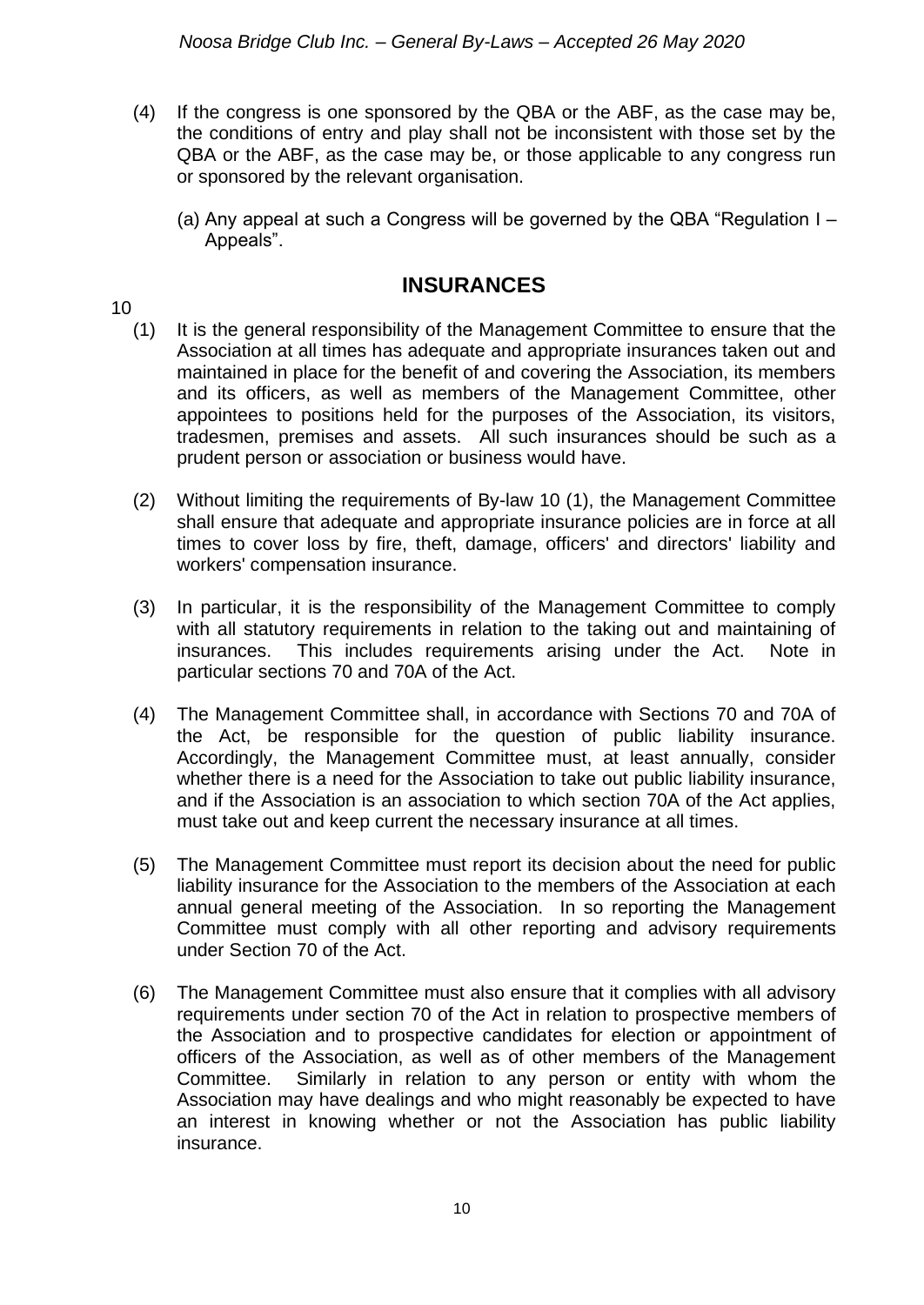- (7) The Management Committee shall take all reasonable measures to ensure that every effort is made to avoid accidents which could lead to claims under any public liability insurance, including prohibiting the entry onto the premises of the Association of domestic animals which might be or become the cause of injury to persons. Guide dogs or assistance dogs necessary for the assistance of incapacitated members of the Association or other visitors are excepted in this regard.
- (8) The Management Committee shall take all steps to ensure that, unless there is good reason for this not being the case, all tradesmen and contractors engaged from time to time to work at the premises of the Association have adequate insurances in place to cover themselves, and their employees and sub-contractors, for accident or injury to persons. This shall include such insurances as workers compensation insurance, as well as personal accident and injury insurance for self-employed persons. Where a particular officer, Management Committee member, or other delegated person deals with the tradesman or contractor in question, that officer, member or delegate must do this on behalf of the Management Committee, and report back to the President, and in turn the Management Committee, on the matter at the earliest opportunity. Any decision to engage a tradesman or contractor that does not have the necessary insurances in place must first be approved by the Management Committee.

#### **SECURITY**

- 11
	- (1) It is the responsibility of the Management Committee to ensure that the premises and property of the Association are kept secure.
	- (2) Without limiting the requirements of By-law 11 (1), the Management Committee must ensure that all external doors and windows of the premises of the Association are fitted with adequate locking facilities and that these facilities are adequately maintained. Any role of or responsibility given to the Building Maintenance Officer in this regard does not detract from the primary responsibility of the Management Committee on these matters.
	- (3) Keys for all external doors may be issued to such number of the Directors as is considered necessary, as well as to members of the Management Committee, all on a "need to have" basis. If it is necessary to provide a key to any cleaners or other tradesmen, this may be done, but it is the responsibility of the Housekeeper/Member Carer, or Building Maintenance Officer, as the case may be, to ensure that this is adequately controlled. A register of all key holders is to be maintained and kept up to date by the Secretary.
	- (4) The Director or any member of the Management Committee who actually opens the Association's premises for any purpose whatsoever is responsible to ensure all external doors and windows are later locked and that all electrical appliances (other than the scoring computer and any hot water boilers and time switches for air-conditioning units), lights (except EXIT lights), and taps, etc., are properly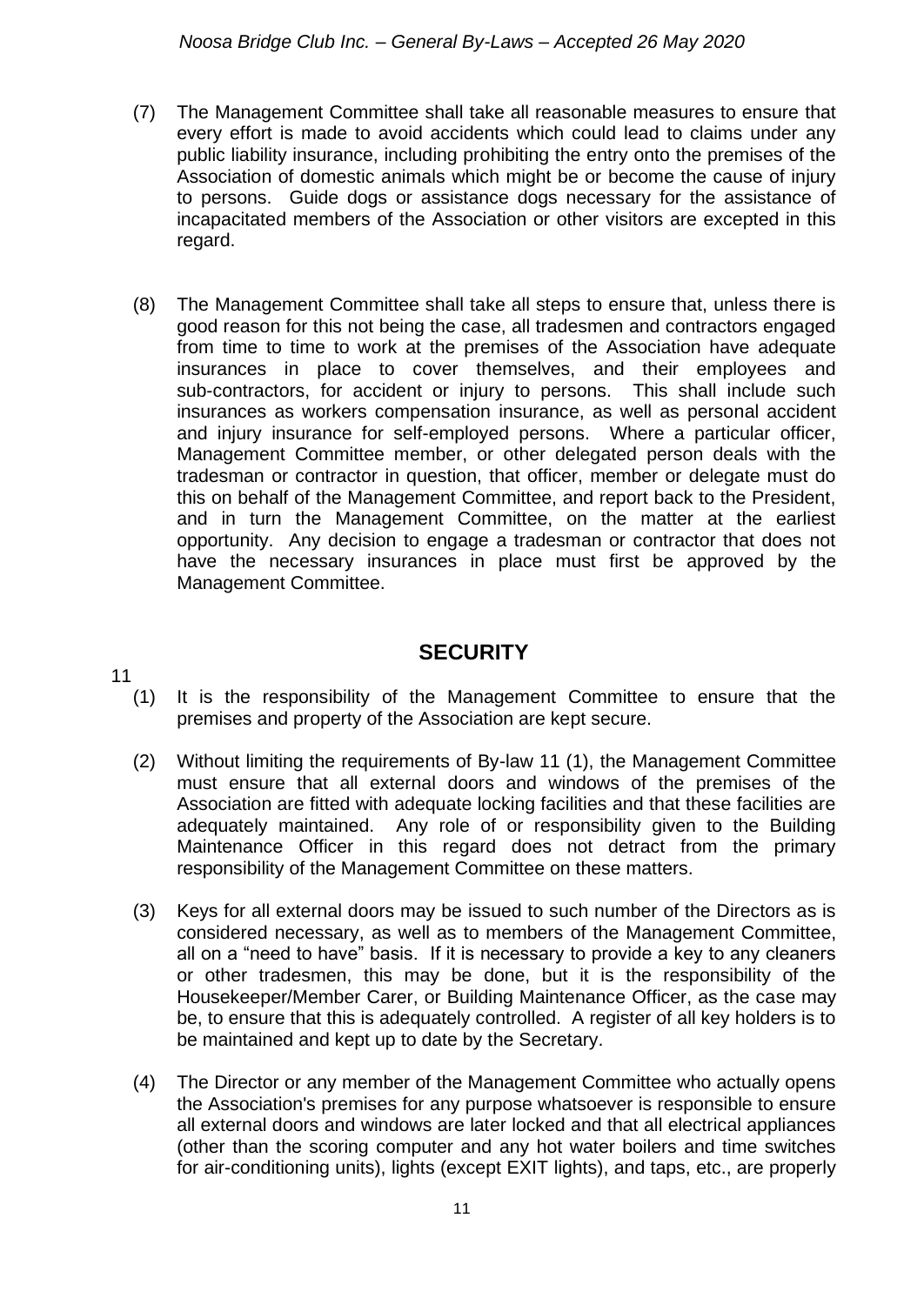turned off before leaving the premises unattended. The Director or member of the Management Committee may, if necessary, delegate this responsibility to a responsible member of the Association.

#### **MAINTENANCE**

12 The Management Committee shall ensure that a maintenance check on the premises of the Association and its surrounds is conducted at least half-yearly, and any necessary remedial action taken. This task may be undertaken by the Building Maintenance Officer on behalf of the Management Committee, as appropriate.

#### **PEST CONTROL**

13 The Management Committee must arrange annual pest control inspections and white ant and termite checks. This task may be undertaken by the Building Maintenance Officer on behalf of the Management Committee, as appropriate.

#### **MEMBERSHIP FEES**

- 14
	- (1) In accordance with Rule 7 (1) of the Rules, the membership fees for each class of membership of the Association shall be such sum as the Management Committee shall from time to time determine. The fees so determined shall apply until such time as the Management Committee makes a new or amended determination on the matter, but even if the fees are not proposed to be amended in any particular financial year, the Management Committee must, at least once in each financial year, consider whether or not the fees are to continue at the same amount or level for the time being or are to be changed, and if so when the new or changed fees are to take effect from. The Management Committee must give reasons for any determination under this By-law, and those reasons must be set out in the minutes of the meeting in question at which the matter is so considered.
	- (2) Any fees so determined shall, unless and until the Management Committee otherwise decides, be set on the basis that they comprise the following components:
		- (a) the relevant annual membership fee for each class of membership to be paid to and retained by the Association;
		- (b) the relevant annual levy payable by the Association to the QBA or the ABF, as the case may be, in respect of members of the Association;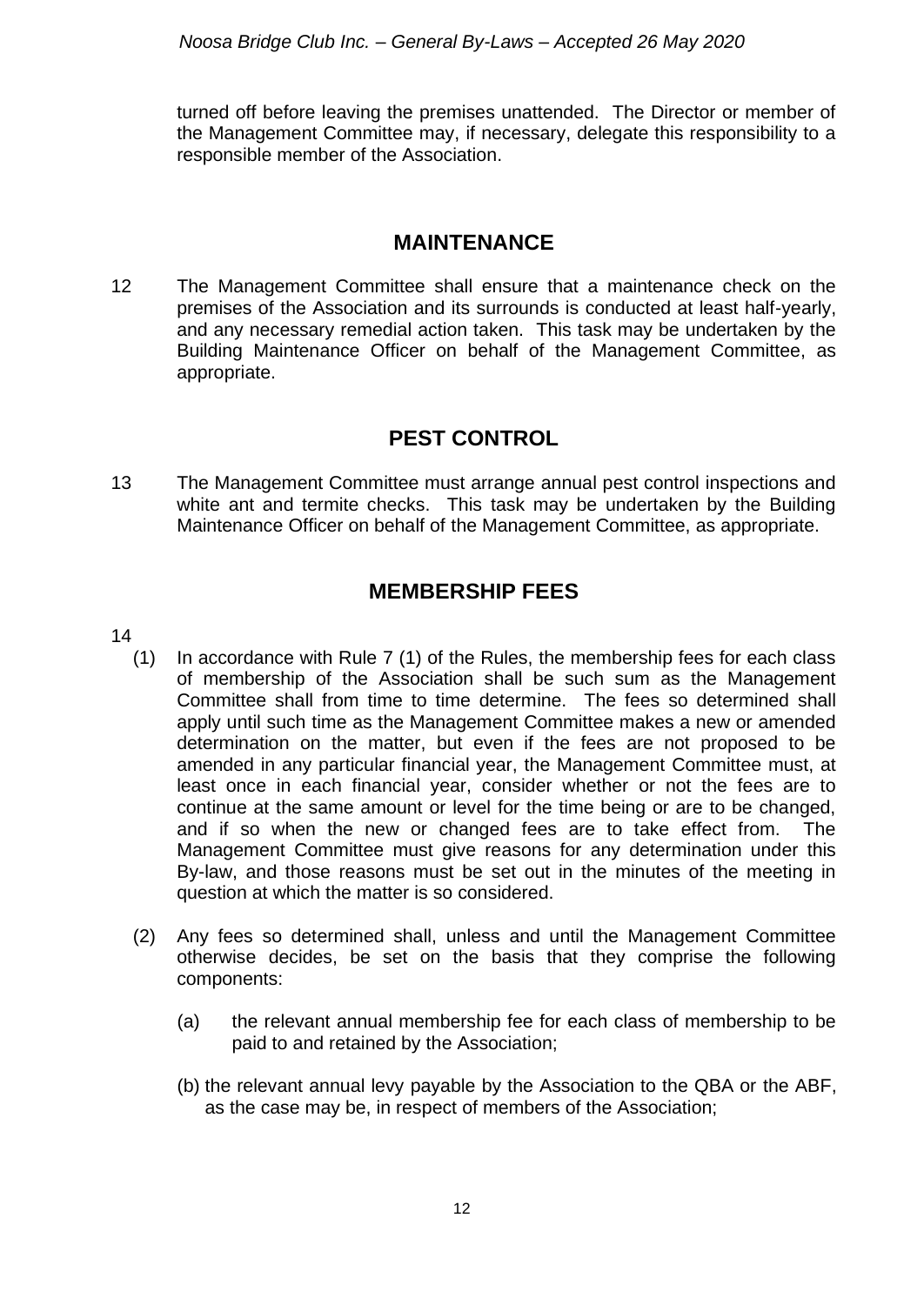- (c) the relevant zone levy payable by the Association in relation to its members, in respect of its being part of the Sunshine Coast Zone, and any other relevant zone; and
- (d) the relevant membership application fee payable to the Association by prospective new members.
- (3) The Management Committee may, in its discretion, determine that any particular component or components may be set at zero, so that, in effect, the Association absorbs and pays for that component itself out of its own funds, without collecting any corresponding amount from the members or any class of members.
- (4) For the purposes of By-law 14 (2) (a), it is noted that Rule 5 (2) (b) of the Rules of the Association provides that Honorary Life Members are not to be obliged to pay all or such part of any annual membership fee as is determined by the Management Committee from time to time, or to pay any table fee allowing them to participate in particular bridge games, in the form of tournaments (but do pay entry fees in respect of congresses) conducted by the Association. For the purposes of this Rule, but until such time as the Management Committee determines otherwise, it is determined that Honorary Life Members shall not be required to pay those components of the annual membership fee as are referred to in By-law 14  $(2)$   $(a)$ ,  $(b)$  and  $(c)$ , only.
- (5) All membership fees are to be payable to the Association on 1 January each year, and are payable in respect of the calendar year commencing on that date.
- (6) Rule 9 (3) (c) of the Rules of the Association provides that if a member has membership fees in arrears for a period of 2 months or more, the Management Committee shall consider whether that member's membership should be terminated. It is the responsibility of the Management Committee to determine such matters promptly, in an even handed and fair way, and without fear or favour.
- (7) An unfinancial member or person who has ceased to be a member of the Association and who does not rejoin within 5 years of that cessation, will be treated as a prospective new member and will be required to pay the appropriate joining fee.
- (8) An unfinancial member or person who has ceased to be a member of the Association and who seeks to rejoin the Association at any time thereafter, will be required to pay any reactivation fee set by the QBA or ABF.
- (9) In the event that a member ceases for any reason to be a member at any time, the membership fees that have already been paid by that member are not refundable, whether in whole or part.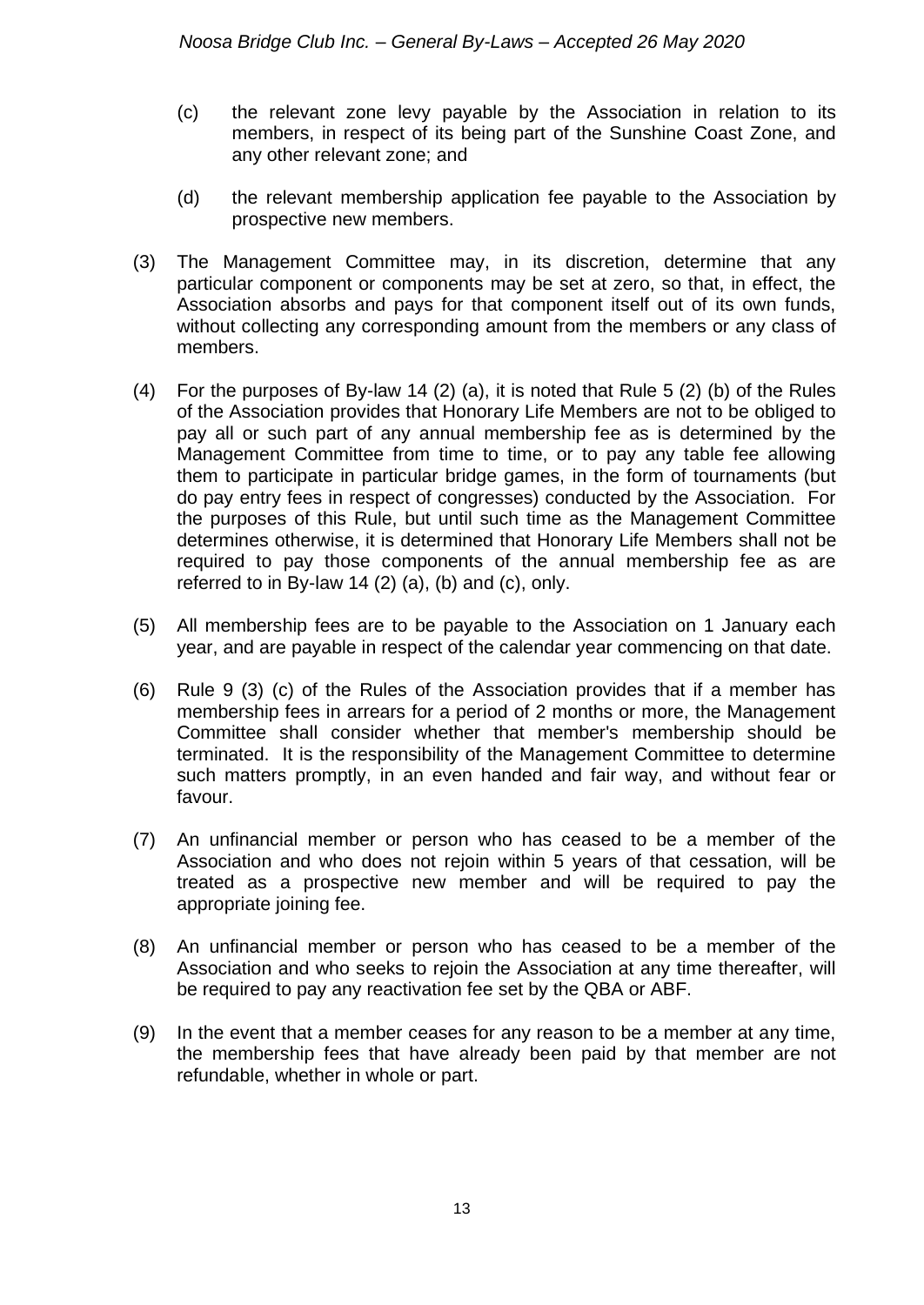#### **OTHER FEES AND CHARGES PAYABLE BY MEMBERS AND VISITORS**

#### 15

- (1) In order to cover the Association's costs and expenses, and to provide to the Association a reasonable return for the benefit of its members, the Association may, in addition to membership fees, charge and recover fees and charges for other matters. It is the responsibility of the Management Committee to consider and determine what such fees and charges should be from time to time.
- (2) Without limiting the provisions of By-law 15 (1), these may include the following:
	- (a) a table fee payable by members (other than Honorary Life Members, who pay no table fee in respect of tournaments, but do pay a table fee in respect of congresses) and by visitors, as the case may be, on each occasion when participating in bridge tournaments and congresses at the Association's premises; where considered appropriate, table fees may be set at a higher level:
		- (i) for visitors than those payable by members; and
		- (ii) for particular events, bridge tournaments and congresses, such as red point days and charity days;
	- (b) fees and charges for the provision of photocopying; and
	- (c) fees and charges for the provision of other services or facilities.
- (3) Where a member has not duly paid to the Association the relevant annual membership fee for that member by the first working day in February, table fees at the visitor's rate will apply until such time as the member has duly paid his or her membership fee.
- (4) Fund raising or charity events may be arranged from time to time by the Management Committee. The Management Committee shall from time to time determine the appropriate table and other fees to be charged in respect of such events, and, as provided in By-law 15 (2) (a) (ii), such table fees may be set at a higher rate than the table fees otherwise normally payable by members and visitors.

#### 16

#### **BUDGETING AND EXPENDITURE**

(1) The Management Committee must each year draw up a long term plan of the expected expenditure needs of the Association, and a formal capital expenditure budget, and keep these under regular review, as appropriate. Consideration must be given to the estimated time when the Association's present premises and plant and equipment will require maintenance, replacement or upgrading, and to what sinking funds should be established accordingly.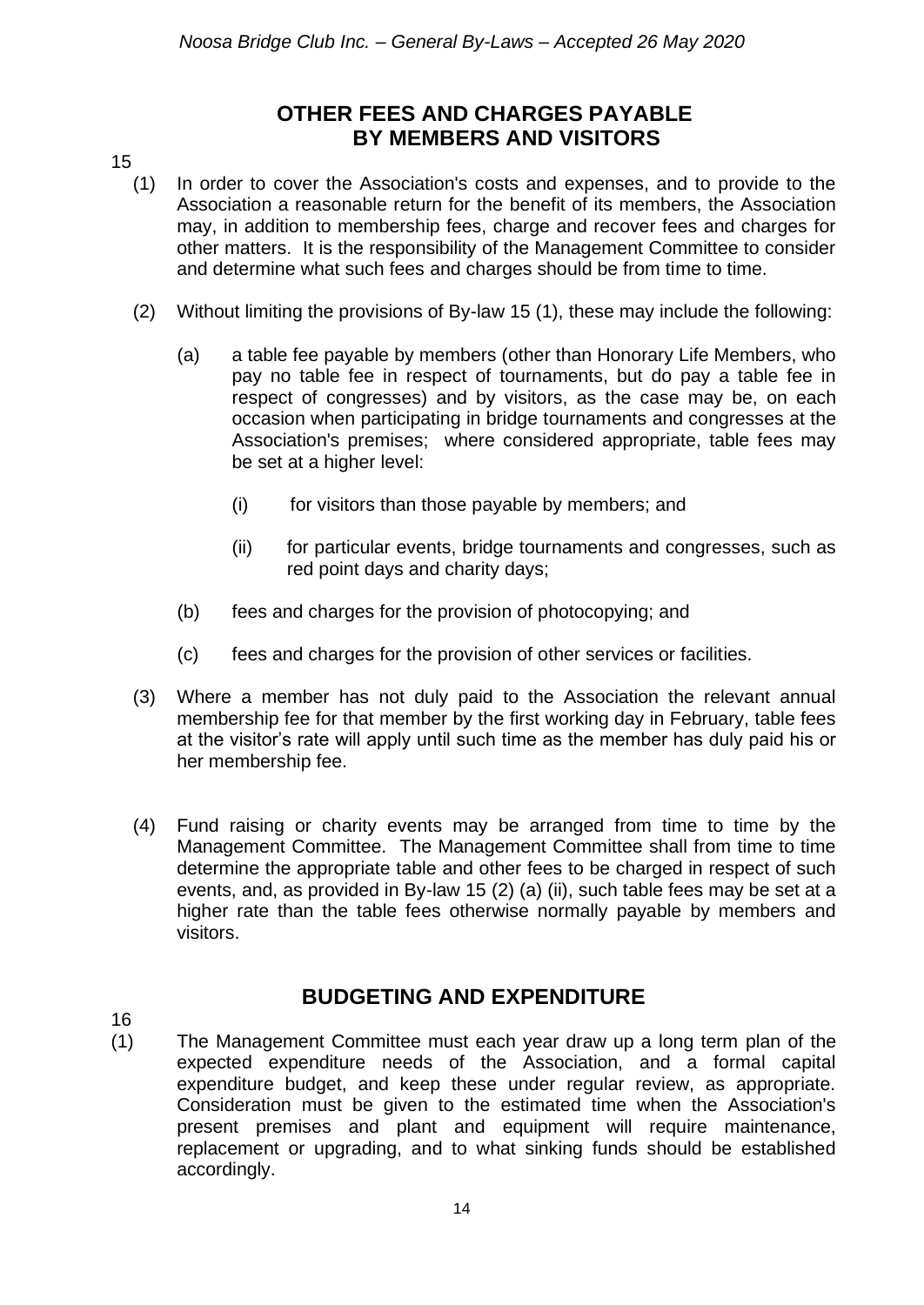(2) Where the members of the Association have, in accordance with Rule 15 of the Rules of the Association, determined that there should be an annual dollar or other limit on the capacity or power of the Management Committee to undertake expenditure or incur debt, then the Management Committee must at all times comply with any such determination.

#### **CONTROVERSIAL ISSUES**

17 The Management Committee shall seek the views of and consult with the members of the Association on any matter which, in its reasonable opinion, may be controversial or may cause disharmony, before making any determination on the matter. The appropriate means by which the Management Committee does so shall be decided by the Management Committee.

#### **LIMITATIONS ON MEMBERSHIP NUMBERS**

18

(1) Having regard to the size and capacity of the Association's premises, it is considered necessary and desirable that the total number of members of the Association at any one time shall be limited. Accordingly, Rule 5 (3) of the Rules of the Association provides that the total number of each class of members is to be limited to such maximum number as the members of the Association may from time to time determine in general meeting.

At a Special General Meeting on 26 July 2019 the members determined that the number of Ordinary Members and Honorary Life Members shall be limited to 500.

(2) It is the responsibility of the Management Committee to keep the maximum numbers referred to in By-law 18 (1) under periodic review from time to time, as appropriate, and to make any necessary recommendation for change, which must be brought before the members in general meeting for ratification and approval by them, in accordance with Rule 5 (3).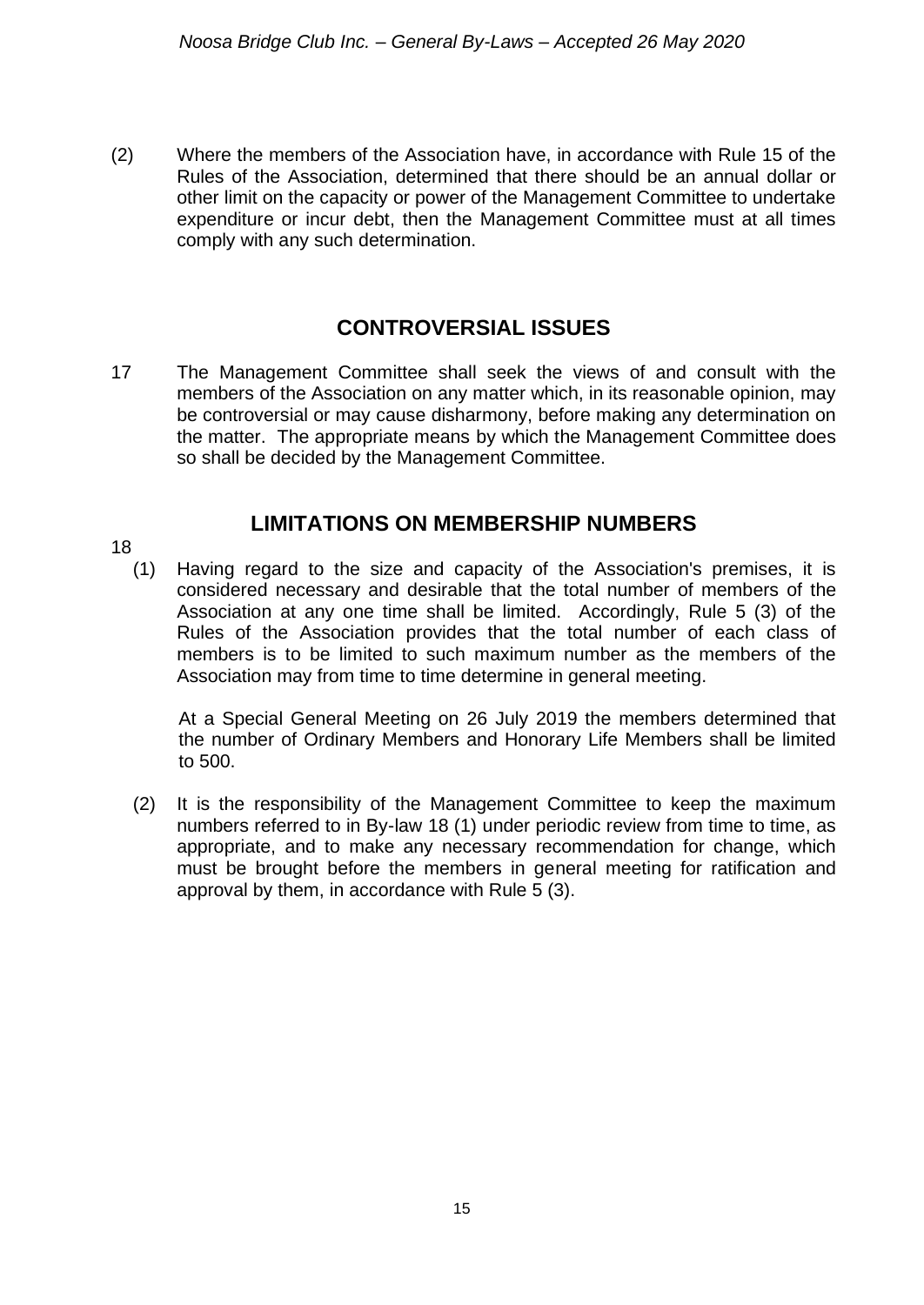#### 19

#### **APPLICATIONS FOR MEMBERSHIP**

- (1) Rules 5, 6 and 8 of the Rules set out rules as to how persons may become members of the Association. Broadly speaking, this means that an application must be made to the Management Committee and approved by it. This By-law sets out other procedural requirements in relation to applications, and the circumstances in which such an approval may be, or is likely to be, approved.
- (2) Applications for membership of the Association shall be displayed, on an appropriate part of the notice board maintained by the Management Committee in the premises of the Association, for a minimum period of one week prior to the consideration of those applications by the Management Committee. This is to allow all existing members of the Association an opportunity to make their views known to members of the Management Committee on the question as to whether or not any particular application should or should not be accepted. In making any determination as to whether or not any particular application should or should not be accepted, the Management Committee will give due consideration to any views so expressed.
- (3) Before an application for membership can be considered by the Management Committee, an applicant must have played at least 3 times over the preceding 6 months in a bridge tournament or congress held by the Association in its premises.
- (4) By-law 15 (2) (a) (i) of these By-laws provides that table fees may be set at higher levels for visitors than the amounts otherwise payable by members. So far as new members are concerned, once they fulfil the requirements of the relevant Rules and this By-law, and become accepted as members, their table fees immediately become the same as those payable by members.

#### **VISITORS**

20 The Association welcomes all visitors to the Association's premises who wish to participate in a bridge tournament or congress held by the Association, as well as QBA and ABF sponsored congresses. However, the Management Committee reserves the right to refuse entry and/or participation in any such event to any person not considered by the Management Committee to be a suitable or fit and proper person, but provided that this is not inconsistent with any requirement of the QBA or the ABF, as the case may be. Visitors are expected to conform to certain standards of conduct and etiquette whilst in or around the Association's premises, and whilst participating in such events. Rules and procedures governing such matters are set out in the Association's separate by-laws, as adopted by the Management Committee and in force from time to time, and referred to in By-law 23 of these By-laws.